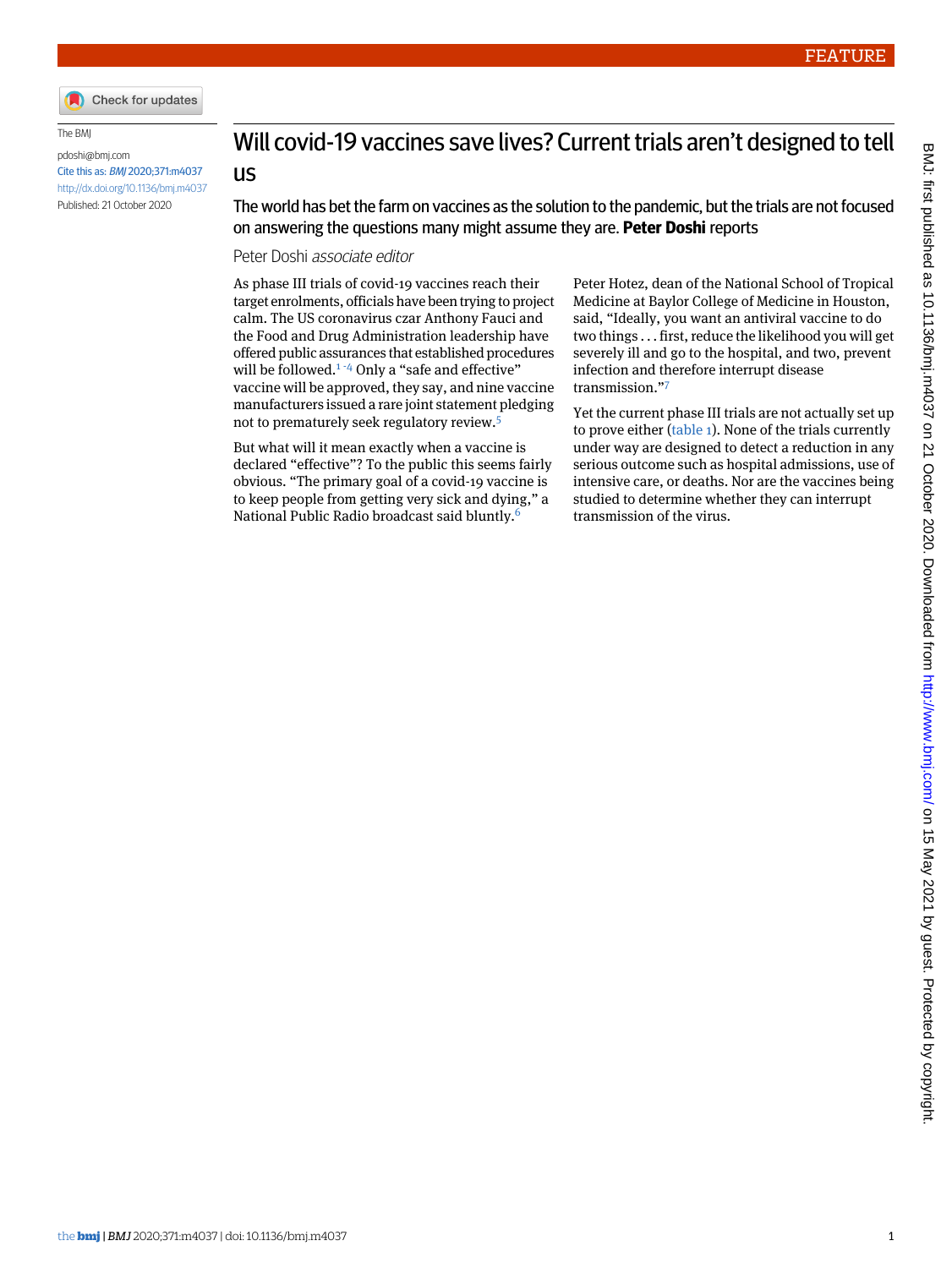|                                                                           | Moderna     | Pfizer        | AstraZeneca (US) | AstraZeneca (UK)                                                               | Janssen      | Sinopharm*        | <b>Sinovac</b>    |
|---------------------------------------------------------------------------|-------------|---------------|------------------|--------------------------------------------------------------------------------|--------------|-------------------|-------------------|
| Vaccine name                                                              | mRNA-1273   | <b>BNT162</b> | AZD1222          | AZD1222                                                                        | Ad26.COV2.S  | Sinopharm vaccine | Sinovac CoronaVad |
| Registration No                                                           | NCT04470427 | NCT04368728   | NCT04516746      | NCT04400838 (UK),<br>NCT04536051<br>(Brazil).<br>NCT04444674 (South<br>Africa) | NCT04505722  | NCT04510207       | NCT04456595       |
| Target enrolment                                                          | 30 000      | 43 9 98       | 30 000           | 19 3 30                                                                        | 60000        | 45 000            | 8870              |
| Ages eligible                                                             | $18+$       | $12+$         | $18+$            | $5-12, 18+$                                                                    | $18+$        | $18+$             | $18+$             |
| Protocol publicly<br>available                                            | Y           | Y             | Y                | N <sup>+</sup>                                                                 | Y            | $\mathsf{N}$      | $\mathsf{N}$      |
| Notable excluded populations:                                             |             |               |                  |                                                                                |              |                   |                   |
| Children and<br>adolescents                                               | Excluded    | Many excluded | Excluded         | 13-17 excluded                                                                 | Excluded     | Excluded          | Excluded          |
| Immunocompromised<br>patients                                             | Excluded    | Excluded      | Excluded         | Excluded                                                                       | Excluded     | Excluded          | Excluded          |
| Pregnant or<br>breastfeeding women                                        | Excluded    | Excluded      | Excluded         | Excluded                                                                       | Excluded     | Excluded          | Excluded          |
| Endpoints undergoing formal study#:                                       |             |               |                  |                                                                                |              |                   |                   |
| Prevention of<br>symptomatic disease<br>in vaccine recipient              | Y           | Y             | Y                | Y                                                                              | Y            | Presumably§       | Y                 |
| Reduction in severe<br>covid-19 (hospital<br>admission, ICU, or<br>death) | N.          | N             | $\mathsf{N}$     | N¶                                                                             | $\mathsf{N}$ | $\mathsf{N}$      | $\mathsf{N}$      |
| Interruption of<br>transmission (person<br>to person spread)              | N           | N             | $\mathsf{N}$     | $\mathsf{N}$                                                                   | $\mathsf{N}$ | N                 | $\mathsf{N}$      |

\* This trial is separately randomising an inactivated SARS-CoV-2 vaccine (Vero cell) manufactured by Wuhan Institute of Biological Products Co and Beijing Institute of Biological Products Co.

† AstraZeneca has released the protocol for its stalled US trial but not its trial in UK, Brazil, and South Africa.

<span id="page-1-0"></span>Table 1 | Characteristics of ongoing phase III covid-19 vaccine trials

‡ Endpoints "undergoing formal study" include those listed as primary outcomes in ClinicalTrials.gov, publicly available study protocols, or those not listed as primary outcomes, but the company has confirmed that the study is powered sufficiently to find an effect (if one exists).

§ Sinopharm lists "incidence of COVID-19 cases" as a primary efficacy endpoint in its ClinicalTrials.gov entry.

¶ Trial registration (NCT04444674) lists the following primary endpoint: "Determine if there is a reduction of severe and non-severe COVID-19 disease in HIV-negative adults." This suggests a composite outcome that includes non-severe disease.

## **Evaluating mild, not severe, disease**

In a September interview Medscape editor in chief Eric Topol pondered what counts as a recorded "event" in the vaccine trials. "We're not talking about just a PCR [polymerase chain reaction test]-positive mild infection. It has to be moderate to severe illness to qualify as an event, correct?" he asked. $8$ 

"That's right," concurred his guest, Paul Offit, a vaccinologist who sits on the FDA advisory committee that may ultimately recommend the vaccines for licence or emergency use authorisation.

But that's not right. In all the ongoing phase III trials for which details have been released, laboratory confirmed infections even with only mild symptoms qualify as meeting the primary endpoint definition.[9](#page-3-7) [-](#page-3-8)[12](#page-3-9) In Pfizer and Moderna's trials, for example, people with only a cough and positive laboratory test would bring those trials one event closer to their completion. (If AstraZeneca's ongoing UK trial is designed similarly to its "paused" US trial for which the company has released details, a cough and fever with positive PCR test would suffice.)

Part of the reason may be numbers. Severe illness requiring hospital admission, which happens in only a small fraction of symptomatic covid-19 cases, would be unlikely to occur in significant numbers

in trials. Data published by the US Centers for Disease Control and Prevention in late April reported a symptomatic case hospitalisation ratio of 3.4% overall, varying from 1.7% in 0-49 year olds and 4.5% in 50-64 year olds to 7.4% in those 65 and over.<sup>[13](#page-3-10)</sup> Because most people with symptomatic covid-19 experience only mild symptoms,<sup>[14](#page-3-11)</sup> even trials involving 30 000 or more patients would turn up relatively few cases of severe disease.

In the trials, final efficacy analyses are planned after just 150 to 160 "events,"—that is, a positive indication of symptomatic covid-19, regardless of severity of the illness.

Yet until vaccine manufacturers began to release their study protocols in mid-September, trial registries and other publicly released information did little to dispel the notion that it was severe covid-19 that the trials were assessing. Moderna, for example, called hospital admissions a "key secondary endpoint" in statements to the media.[15](#page-3-12) And a press release from the US National Institutes of Health reinforced this impression, stating that Moderna's trial "aims to study whether the vaccine can prevent severe covid-19" and "seeks to answer if the vaccine can prevent death caused by covid-19."<sup>[16](#page-3-13)</sup>

But Tal Zaks, chief medical officer at Moderna, told *The BMJ* that the company's trial lacks adequate statistical power to assess those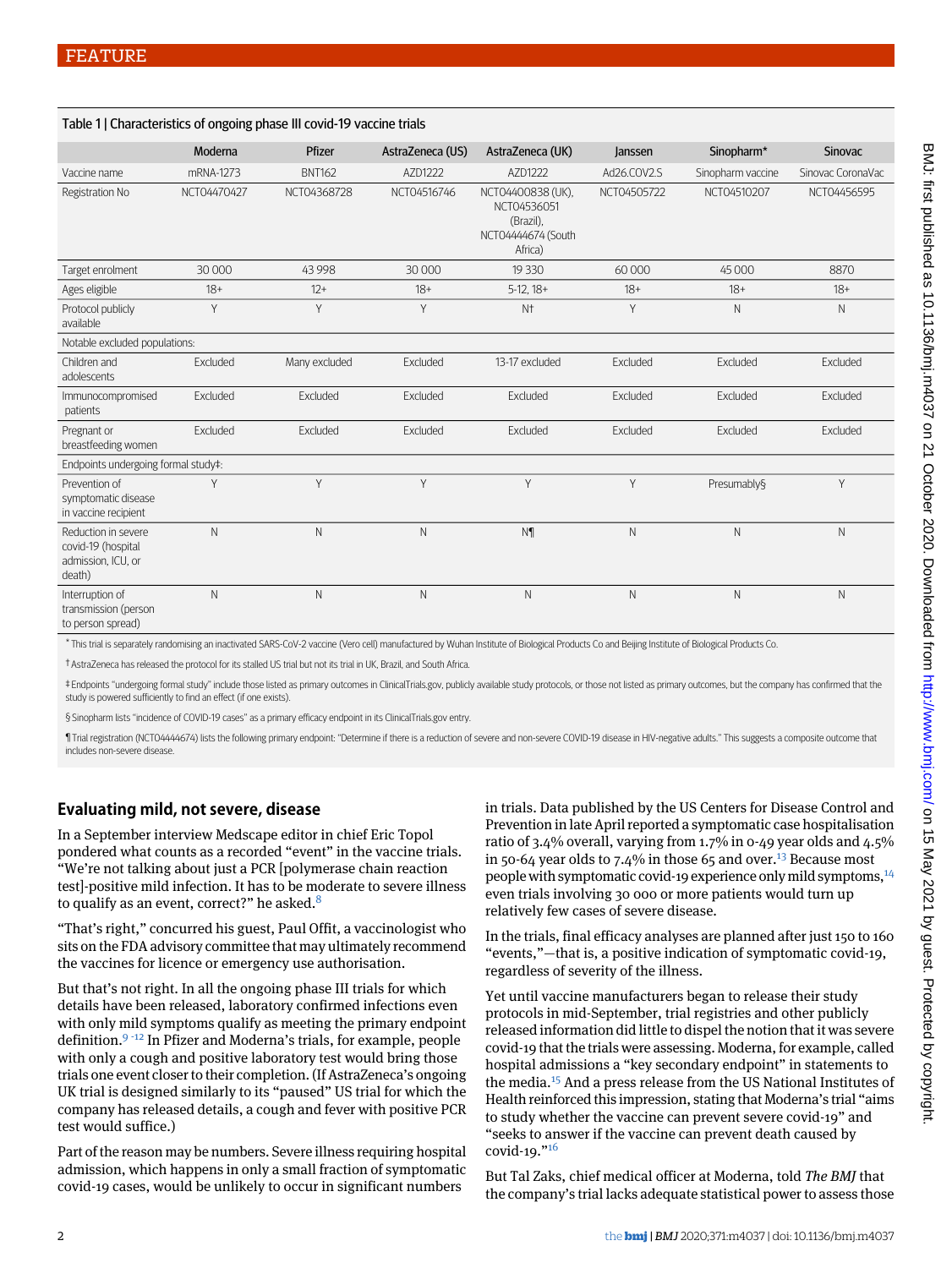outcomes. "The trial is precluded from judging [hospital admissions], based on what is a reasonable size and duration to serve the public good here," he said.

Hospital admissions and deaths from covid-19 are simply too uncommon in the population being studied for an effective vaccine to demonstrate statistically significant differences in a trial of 30 000 people. The same is true of its ability to save lives or prevent transmission: the trials are not designed to find out.

Zaks said, "Would I like to know that this prevents mortality? Sure, because I believe it does. I just don't think it's feasible within the timeframe [of the trial]—too many would die waiting for the results before we ever knew that."

## **Stopping transmission**

What about Hotez's second criterion, interrupting virus transmission, which some experts have argued<sup>[17](#page-3-14)</sup> should be the most important test in phase III studies?

"Our trial will not demonstrate prevention of transmission," Zaks said, "because in order to do that you have to swab people twice a week for very long periods, and that becomes operationally untenable."

He repeatedly emphasised these "operational realities" of running a vaccine trial. "Every trial design, especially phase III, is always a balancing act between different needs," he said. "If you wanted to have an answer on an endpoint that happens at a frequency of one 10th or one fifth the frequency of the primary endpoint, you would need a trial that is either 5 or 10 times larger or you'd need a trial that is 5 or 10 times longer to collect those events. Neither of these, I think, are acceptable in the current public need for knowing expeditiously that a vaccine works."

Zaks added, "A 30 000 [participant] trial is already a fairly large trial. If you're asking for a 300 000 trial then you need to talk to the people who are paying for it, because now you're talking about not a \$500m to \$1bn trial, you're talking about something 10 times the size. And I think the public purse and operational capabilities and capacities we have are rightly spent not betting the farm on one vaccine but, as Operation Warp Speed [the US government's covid-19 vaccine plan] is trying to do, making sure that we're funding several vaccines in parallel."

## <span id="page-2-0"></span>**Debating endpoints**

Still, it's fair to say that most of the general public assumes that the whole point of the current trials, besides testing safety ( $box 1$ ), is to see whether the vaccine can prevent bad outcomes. "How do you reconcile that?" *The BMJ* asked Zaks.

#### **Box 1: Safety and side effects**

History shows many examples of serious adverse events from vaccines brought to market in periods of enormous pressure and expectation. There were contaminated polio vaccines in 1955, cases of Guillain-Barré syndrome in recipients of flu vaccines in 1976, and narcolepsy linked to one brand of influenza vaccine in 2009.<sup>[18](#page-3-15) [19](#page-3-16)</sup>

"Finding severe rare adverse events will require the study of tens of thousands of patients, but this requirement will not be met by early adoption of a product that has not completed its full trial evaluation," Harvard drug policy researchers Jerry Avorn and Aaron Kesselheim recently wrote in *JAMA*. [20](#page-3-17)

Covid-19 vaccine trials are currently designed to tabulate final efficacy results once 150 to 160 trial participants develop symptomatic covid-19—and most trials have specified at least one interim analysis allowing for the trials to end with even fewer data accrued.

Medscape's Eric Topol has been a vocal critic of the trials' many interim analyses. "These numbers seem totally out of line with what would be considered stopping rules," he says. "I mean, you're talking about giving a vaccine with any of these programmes to tens of millions of people. And you're going to base that on 100 events?"<sup>[8](#page-3-6)</sup>

Great uncertainty remains over how long a randomised trial of a vaccine will be allowed to proceed. If efficacy is declared, one possibility is that the thousands of volunteers who received a saline placebo would be offered the active vaccine, in effect ending the period of randomised follow-up. Such a move would have far reaching implications for our understanding of vaccines' benefits and harms, rendering uncertain our knowledge of whether the vaccines can reduce the risk of serious covid-19 disease and precluding any further ability to compare adverse events in the experimental versus the placebo arm.

"It'll be a decision we'll have to take at that time. We have not committed one way or another," Moderna's Tal Zaks told *The BMJ*. "It will be a decision where FDA and NIH will also weigh in. And it will be probably a very difficult decision, because you will be weighing the benefit to the public in continuing to understand the longer term safety by keeping people on placebo and the expectation of the people who have received placebo to be crossed over now that it has been proved effective."

"Very simply," he replied. "Number one, we have a bad outcome as our endpoint. It's covid-19 disease." Moderna, like Pfizer and Janssen, has designed its study to detect a relative risk reduction of at least 30% in participants developing laboratory confirmed covid-19, consistent with FDA and international guidance.<sup>[21](#page-3-18) [22](#page-3-19)</sup>

Number two, Zaks pointed to influenza vaccines, saying they protect against severe disease better than mild disease. To Moderna, it's the same for covid-19: if its vaccine is shown to reduce symptomatic covid-19, it will be confident it also protects against serious outcomes.

But the truth is that the science remains far from clear cut, even for influenza vaccines that have been used for decades. Although randomised trials have shown an effect in reducing the risk of symptomatic influenza, such trials have never been conducted in elderly people living in the community to see whether they save lives.

<span id="page-2-1"></span>Only two placebo controlled trials in this population have ever been conducted, and neither was designed to detect any difference in hospital admissions or deaths.<sup>[23](#page-3-20)</sup> Moreover, dramatic increases in use of influenza vaccines has not been associated with a decline in mortality [\(box 2\)](#page-2-1). $26$ 

#### **Box 2: Not enrolling enough elderly people or minorities**

A vaccine that has been proved to reduce the risk of symptomatic disease by a certain proportion should, you might think, reduce serious outcomes such as hospital admissions and deaths in equal proportion.

Peter Marks, an FDA official with responsibility over vaccine approvals, recently stated as much about influenza vaccination, which "only prevents flu in about half the people who get it. And yet that's very important because that means that it leads to half as many deaths related to influenza each year." [24](#page-3-22)

But when vaccines are not equally effective in all populations the theory breaks down.

If frail elderly people, who are understood to die in disproportionate numbers from both influenza<sup>[25](#page-3-23)</sup> and covid-19, are not enrolled into vaccine trials in sufficient numbers to determine whether case numbers are reduced in this group, there can be little basis for assuming any benefit in terms of hospital admissions or mortality. Whatever reduction in cases is seen in the overall study population (most of which may be among healthy adults), this benefit may not apply to the frail elderly subpopulation, and few lives may be saved.